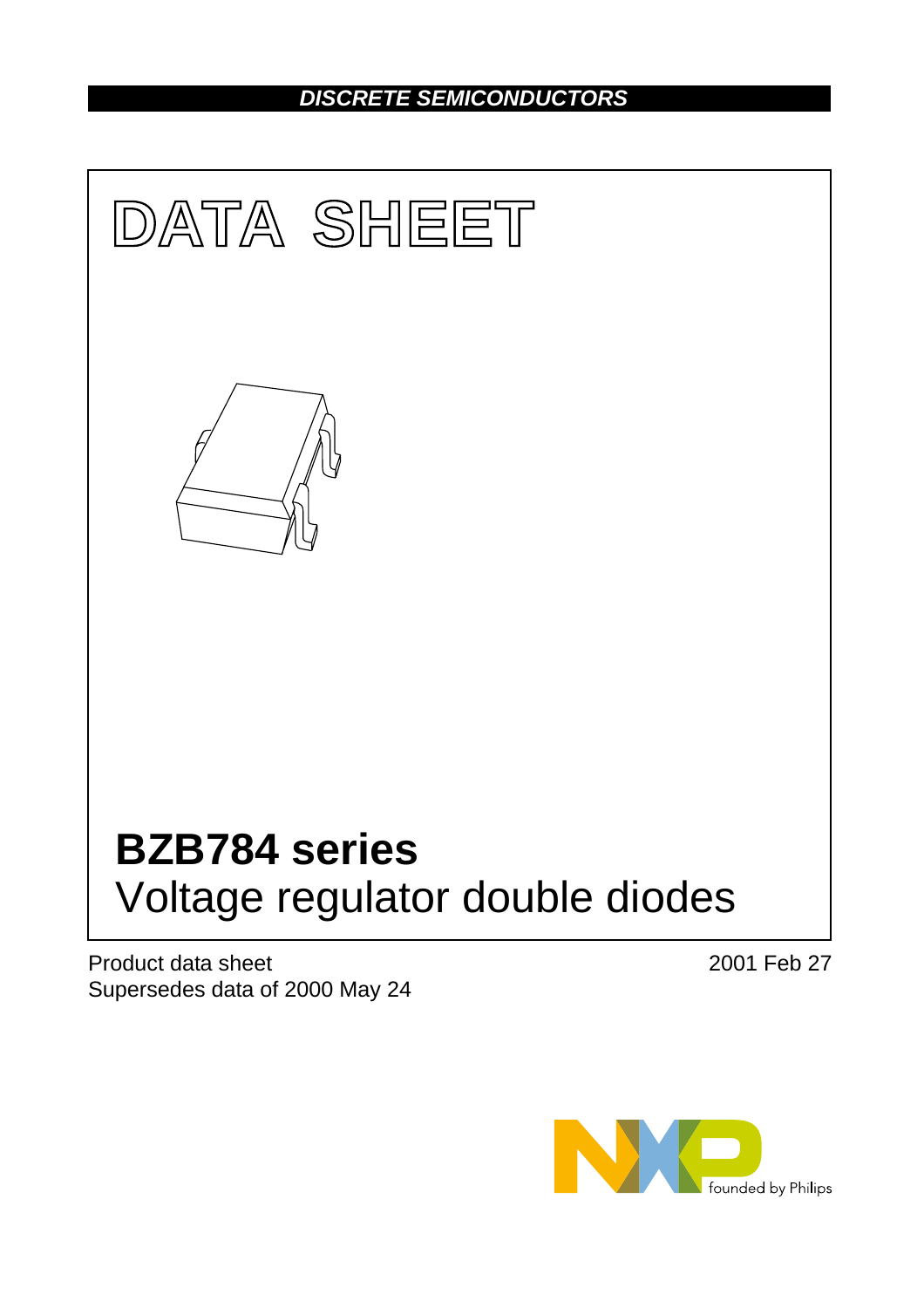# **Voltage regulator double diodes BZB784 series**

# **FEATURES**

- Total power dissipation: max. 350 mW
- Approx. 5%  $V<sub>7</sub>$  tolerance
- Working voltage range: nom. 2.4 to 15 V (E24 range).

# **APPLICATIONS**

- General regulation functions
- ESD and surge protection.

# **DESCRIPTION**

Low-power voltage regulator diodes in a small SOT323 (SC-70) package.

# **PINNING SOT323 (SC-70)**

| <b>PIN</b> | <b>DESCRIPTION</b> |
|------------|--------------------|
|            | cathode            |
|            | cathode            |
|            | common anode       |



Fig.1 Simplified outline and symbol.

# **MARKING**

| <b>TYPE</b><br><b>NUMBER</b> | <b>MARKING</b><br><b>CODE</b> | <b>TYPE</b><br><b>NUMBER</b> | <b>MARKING</b><br><b>CODE</b> | <b>TYPE</b><br><b>NUMBER</b> | <b>MARKING</b><br><b>CODE</b> | <b>TYPE</b><br><b>NUMBER</b> | <b>MARKING</b><br><b>CODE</b> |
|------------------------------|-------------------------------|------------------------------|-------------------------------|------------------------------|-------------------------------|------------------------------|-------------------------------|
| BZB784-C2V4                  | 91                            | BZB784-C3V9                  | 96                            | BZB784-C6V2                  | 9Β                            | BZB784-C10                   | 9G                            |
| BZB784-C2V7                  | 92                            | BZB784-C4V3                  | 97                            | BZB784-C6V8                  | 9C                            | BZB784-C11                   | 9H                            |
| BZB784-C3V0                  | 93                            | BZB784-C4V7                  | 98                            | BZB784-C7V5                  | 9D                            | BZB784-C12                   | 9J                            |
| BZB784-C3V3                  | 94                            | BZB784-C5V1                  | 99                            | BZB784-C8V2                  | 9E                            | BZB784-C13                   | 9K                            |
| BZB784-C3V6                  | 95                            | BZB784-C5V6                  | 9Α                            | BZB784-C9V1                  | 9F                            | BZB784-C15                   | 9L                            |

# **LIMITING VALUES**

In accordance with the Absolute Maximum Rating System (IEC 60134).

| <b>SYMBOL</b>    | <b>PARAMETER</b>                           | <b>CONDITIONS</b>                                                     | MIN.                     | MAX.   | <b>UNIT</b> |
|------------------|--------------------------------------------|-----------------------------------------------------------------------|--------------------------|--------|-------------|
| ΙF               | continuous forward current                 |                                                                       |                          | 200    | mA          |
| Izsm             | non-repetitive peak reverse current        | $t_p$ = 100 µs; square wave;<br>$T_{amb}$ = 25 °C; prior to surge     | see Table 1              |        |             |
| $P_{\text{tot}}$ | total power dissipation; note 1            | $T_{amb}$ = 25 °C; 2 diodes loaded                                    |                          | 350    | mW          |
|                  |                                            | $T_{amb}$ = 25 °C; 1 diode loaded                                     | $\overline{\phantom{0}}$ | 180    | mW          |
| P <sub>ZSM</sub> | non-repetitive peak reverse<br>dissipation | $t_p = 100 \mu s$ ; square wave;<br>$T_{amb}$ = 25 °C; prior to surge |                          | 40     | W           |
| $T_{\text{stg}}$ | storage temperature                        |                                                                       | $-65$                    | $+150$ | °C          |
| T,               | junction temperature                       |                                                                       |                          | 150    | °C          |

### **Note**

<span id="page-1-0"></span>1. Device mounted on an FR4 printed-circuit board.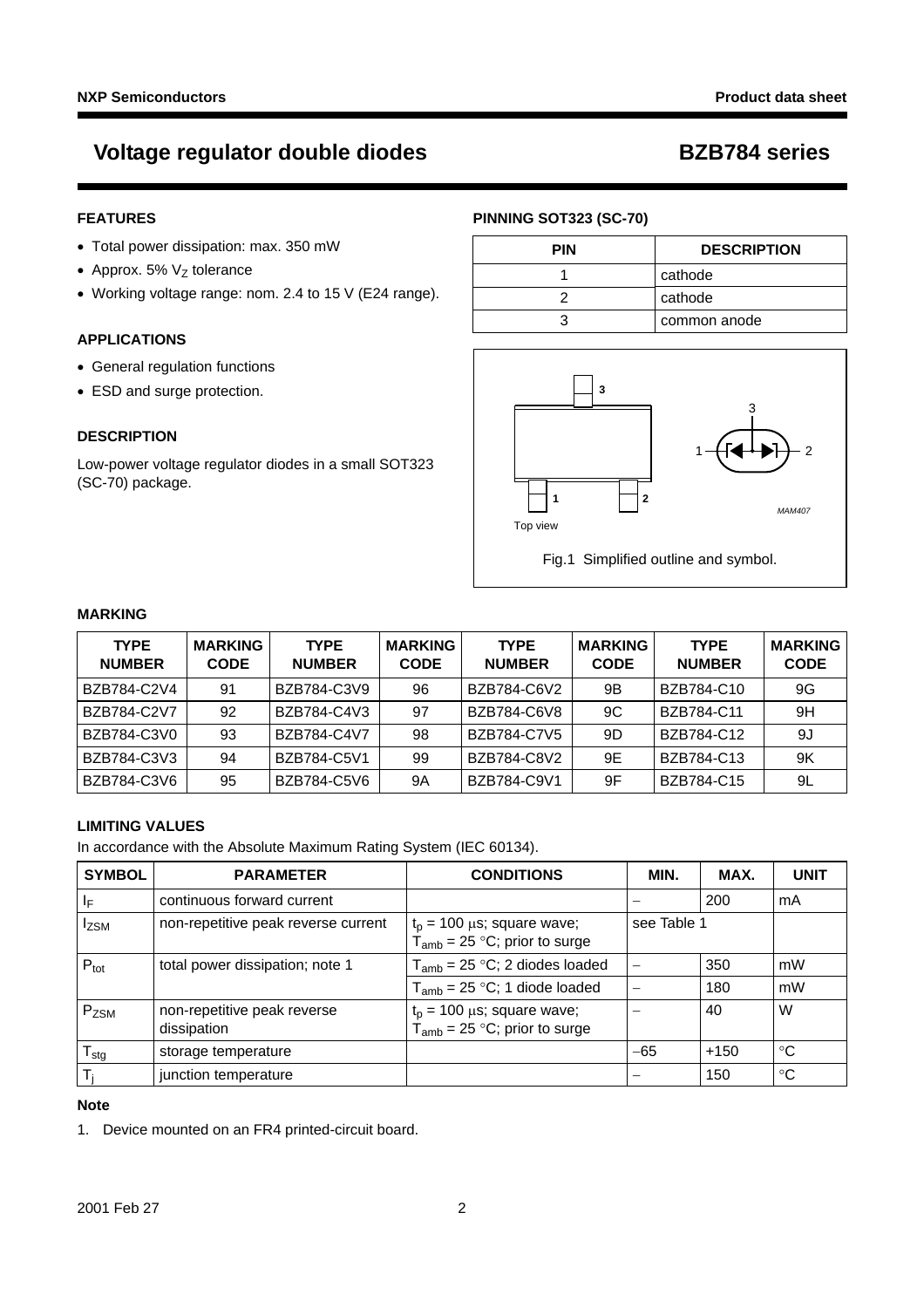# Voltage regulator double diodes and all research in the BZB784 series

# **THERMAL CHARACTERISTICS**

| <b>SYMBOL</b> | <b>PARAMETER</b>                                    | <b>CONDITIONS</b>       | <b>VALUE</b> | <b>UNIT</b> |
|---------------|-----------------------------------------------------|-------------------------|--------------|-------------|
| $R_{th}$ j-s  | thermal resistance from junction to soldering point | 2 diodes loaded; note 1 | 140          | K/W         |
|               |                                                     | 1 diode loaded; note 1  | 265          | K/W         |
| $R_{th\,j-a}$ | thermal resistance from junction to ambient         | 2 diodes loaded; note 2 | 355          | K/W         |
|               |                                                     | 1 diode loaded; note 2  | 680          | K/W         |

### **Notes**

- <span id="page-2-0"></span>1. Solder points on cathode tabs.
- <span id="page-2-1"></span>2. Device mounted on a FR4 printed-circuit board.

# **ELECTRICAL CHARACTERISTICS**

## **Total BZB784-C series**

 $T_j = 25$  °C; unless otherwise specified.

| <b>SYMBOL</b> | <b>PARAMETER</b> | <b>CONDITIONS</b>        | MAX.           | <b>UNIT</b> |
|---------------|------------------|--------------------------|----------------|-------------|
| $V_F$         | forward voltage  | $I_F = 10$ mA; see Fig.2 | 0.9            | V           |
| $I_R$         | reverse current  |                          |                |             |
|               | BZB784-C2V4      | $V_R = 1 V$              | 50             | μA          |
|               | BZB784-C2V7      | $V_R = 1 V$              | 20             | μA          |
|               | BZB784-C3V0      | $V_R = 1 V$              | 10             | μA          |
|               | BZB784-C3V3      | $V_R = 1 V$              | 5              | μA          |
|               | BZB784-C3V6      | $V_R = 1 V$              | 5              | μA          |
|               | BZB784-C3V9      | $V_R = 1 V$              | 3              | μA          |
|               | BZB784-C4V3      | $V_R = 1 V$              | 3              | μA          |
|               | BZB784-C4V7      | $V_R = 2 V$              | 3              | μA          |
|               | BZB784-C5V1      | $V_R = 2 V$              | 2              | μA          |
|               | BZB784-C5V6      | $V_R = 2 V$              | 1              | μA          |
|               | BZB784-C6V2      | $V_R = 4 V$              | 3              | μA          |
|               | BZB784-C6V8      | $V_R = 4 V$              | $\overline{c}$ | μA          |
|               | BZB784-C7V5      | $V_R = 5 V$              | 1              | μA          |
|               | BZB784-C8V2      | $V_R = 5 V$              | 700            | nA          |
|               | BZB784-C9V1      | $V_R = 6 V$              | 500            | nA          |
|               | BZB784-C10       | $V_R = 7 V$              | 200            | nA          |
|               | BZB784-C11       | $V_R = 8 V$              | 100            | nA          |
|               | BZB784-C12       | $V_R = 8 V$              | 100            | nA          |
|               | BZB784-C13       | $V_R = 8 V$              | 100            | nA          |
|               | BZB784-C15       | $V_R = 10.5V$            | 50             | nA          |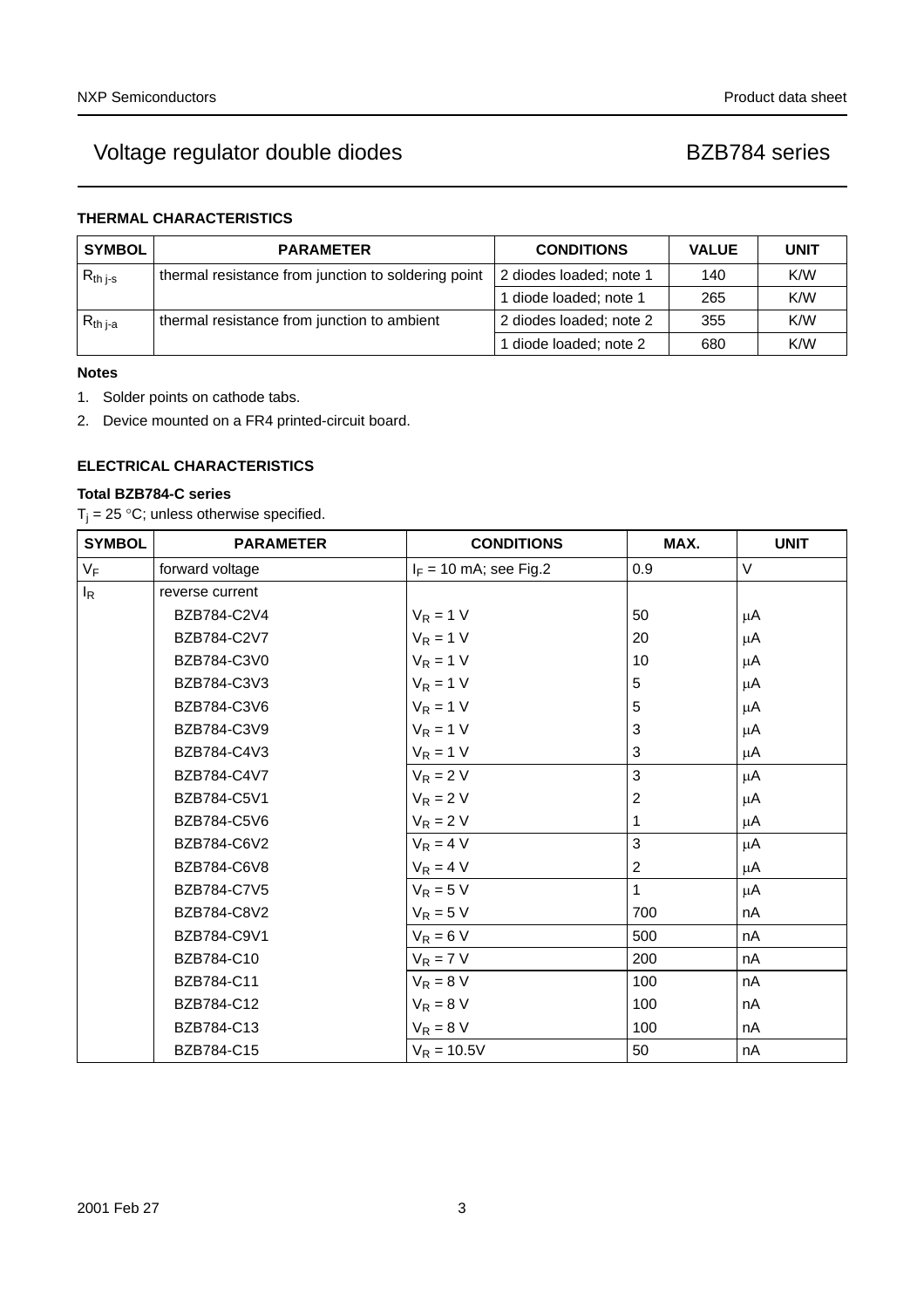# NXP Semiconductors NXP Semiconductors

# Product data sheet Product data sheet

# Voltage regulator double diodes BZB784 series BZB784 series

**Table 1** Per type BZB784-C2V4 to C15  $T_i = 25$  °C; unless otherwise specified.

| י<br>l<br>$\frac{1}{2}$<br>l<br>ļ<br>l<br>י<br>ľ<br>ì |  |  |  |  |
|-------------------------------------------------------|--|--|--|--|
|                                                       |  |  |  |  |
|                                                       |  |  |  |  |
| ı                                                     |  |  |  |  |
|                                                       |  |  |  |  |
|                                                       |  |  |  |  |
|                                                       |  |  |  |  |
|                                                       |  |  |  |  |

<span id="page-3-0"></span>

| <b>BZB784-C</b><br><b>XXX</b> |      | <b>WORKING</b><br><b>VOLTAGE</b><br><b>DIFFERENTIAL RESISTANCE</b><br>$V_Z(V)$<br>$r_{\text{dif}}(\Omega)$<br>at $I_Z = 5$ mA<br>Tol. $\approx 5\%$<br>at $I_z = 1$ mA<br>at $I_z = 5$ mA |      |      | TEMP.<br><b>COEFFICIENT</b><br>$S_Z$ (mV/K)<br>at $I_{Ztest} = 5$ mA | DIODE CAP.<br>$C_d$ (pF)<br>at $f = 1$ MHz;<br>$V_R = 0 V$ | <b>NON-REPETITIVE PEAK</b><br><b>REVERSE CURRENT</b><br>$I_{ZSM}$ (A) at $t_p = 100 \mu s$ ;<br>$T_{amb}$ = 25 °C |      |      |
|-------------------------------|------|-------------------------------------------------------------------------------------------------------------------------------------------------------------------------------------------|------|------|----------------------------------------------------------------------|------------------------------------------------------------|-------------------------------------------------------------------------------------------------------------------|------|------|
|                               |      |                                                                                                                                                                                           |      |      |                                                                      | (see Figs 3 and 4)                                         |                                                                                                                   |      |      |
|                               | MIN. | MAX.                                                                                                                                                                                      | TYP. | MAX. | TYP.                                                                 | MAX.                                                       | TYP.                                                                                                              | MAX. | MAX. |
| 2V <sub>4</sub>               | 2.2  | 2.6                                                                                                                                                                                       | 275  | 600  | 70                                                                   | 100                                                        | $-1.3$                                                                                                            | 450  | 6.0  |
| 2V7                           | 2.5  | 2.9                                                                                                                                                                                       | 300  | 600  | 75                                                                   | 100                                                        | $-1.4$                                                                                                            | 450  | 6.0  |
| 3V0                           | 2.8  | 3.2                                                                                                                                                                                       | 325  | 600  | 80                                                                   | 95                                                         | $-1.6$                                                                                                            | 450  | 6.0  |
| 3V3                           | 3.1  | 3.5                                                                                                                                                                                       | 350  | 600  | 85                                                                   | 95                                                         | $-1.8$                                                                                                            | 450  | 6.0  |
| 3V6                           | 3.4  | 3.8                                                                                                                                                                                       | 375  | 600  | 85                                                                   | 90                                                         | $-1.9$                                                                                                            | 450  | 6.0  |
| 3V9                           | 3.7  | 4.1                                                                                                                                                                                       | 400  | 600  | 85                                                                   | 90                                                         | $-1.9$                                                                                                            | 450  | 6.0  |
| 4V3                           | 4.0  | 4.6                                                                                                                                                                                       | 410  | 600  | 80                                                                   | 90                                                         | $-1.7$                                                                                                            | 450  | 6.0  |
| 4V7                           | 4.4  | 5.0                                                                                                                                                                                       | 425  | 500  | 50                                                                   | 80                                                         | $-1.2$                                                                                                            | 300  | 6.0  |
| 5V1                           | 4.8  | 5.4                                                                                                                                                                                       | 400  | 480  | 40                                                                   | 60                                                         | $-0.5$                                                                                                            | 300  | 6.0  |
| 5V6                           | 5.2  | 6.0                                                                                                                                                                                       | 80   | 400  | 15                                                                   | 40                                                         | 1.0                                                                                                               | 300  | 6.0  |
| 6V2                           | 5.8  | 6.6                                                                                                                                                                                       | 40   | 150  | 6                                                                    | 10                                                         | 2.2                                                                                                               | 200  | 6.0  |
| 6V8                           | 6.4  | 7.2                                                                                                                                                                                       | 30   | 80   | 6                                                                    | 15                                                         | 3.0                                                                                                               | 200  | 6.0  |
| 7V <sub>5</sub>               | 7.0  | 7.9                                                                                                                                                                                       | 30   | 80   | 6                                                                    | 15                                                         | 3.6                                                                                                               | 150  | 4.0  |
| 8V <sub>2</sub>               | 7.7  | 8.7                                                                                                                                                                                       | 40   | 80   | 6                                                                    | 15                                                         | 4.3                                                                                                               | 150  | 4.0  |
| 9V1                           | 8.5  | 9.6                                                                                                                                                                                       | 40   | 100  | 6                                                                    | 15                                                         | 5.2                                                                                                               | 150  | 3.0  |
| 10                            | 9.4  | 10.6                                                                                                                                                                                      | 50   | 150  | 8                                                                    | 20                                                         | 6.0                                                                                                               | 90   | 3.0  |
| 11                            | 10.4 | 11.6                                                                                                                                                                                      | 50   | 150  | 10                                                                   | 20                                                         | 6.9                                                                                                               | 90   | 2.5  |
| 12                            | 11.4 | 12.7                                                                                                                                                                                      | 50   | 150  | 10                                                                   | 25                                                         | 7.9                                                                                                               | 85   | 2.5  |
| 13                            | 12.4 | 14.1                                                                                                                                                                                      | 50   | 170  | 10                                                                   | 30                                                         | 8.8                                                                                                               | 80   | 2.5  |
| 15                            | 13.8 | 15.6                                                                                                                                                                                      | 50   | 200  | 10                                                                   | 30                                                         | 10.7                                                                                                              | 75   | 2.0  |

Voltage regulator double diodes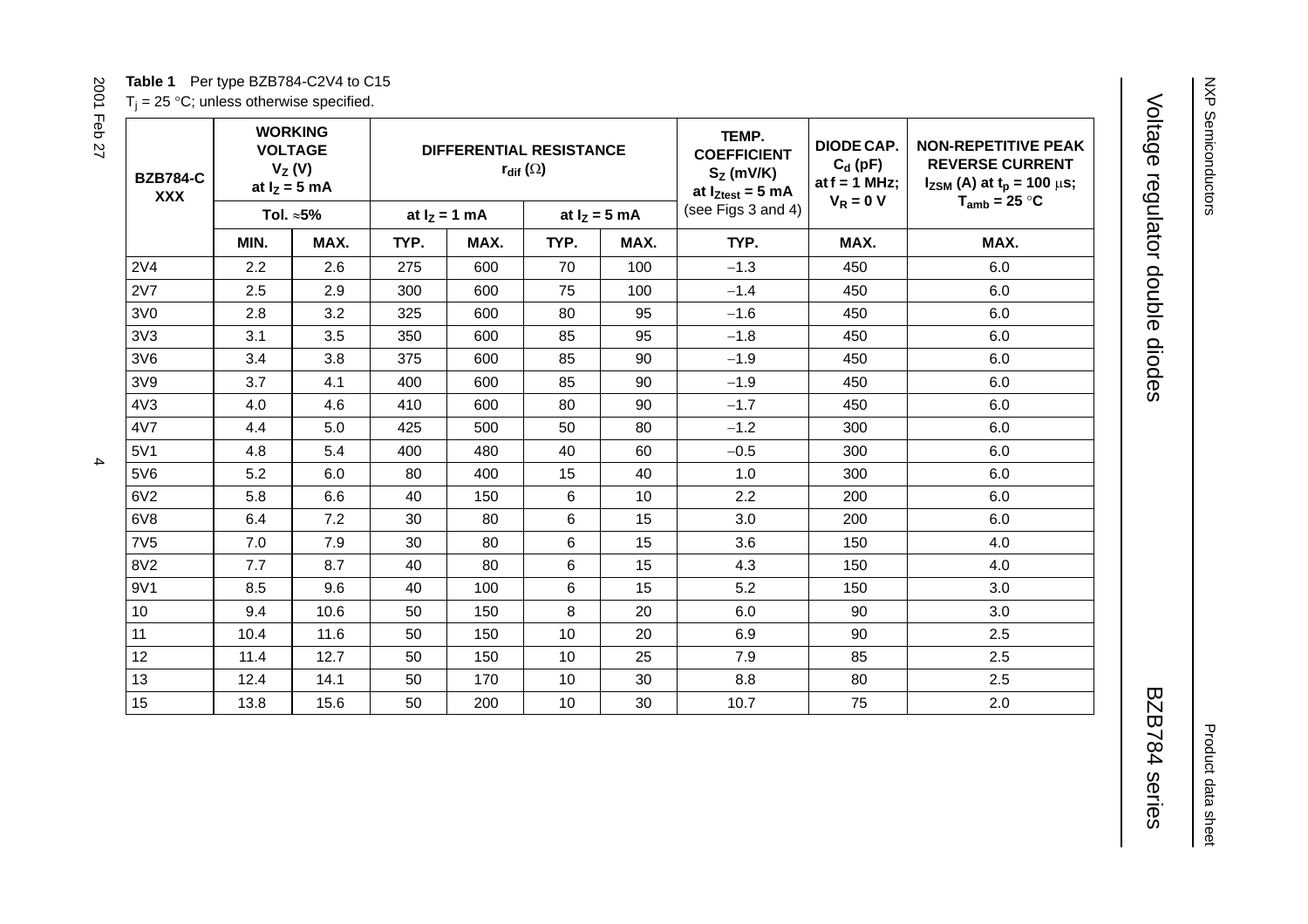# <span id="page-4-2"></span>Voltage regulator double diodes and all research in the BZB784 series

# **GRAPHICAL DATA**



<span id="page-4-1"></span><span id="page-4-0"></span>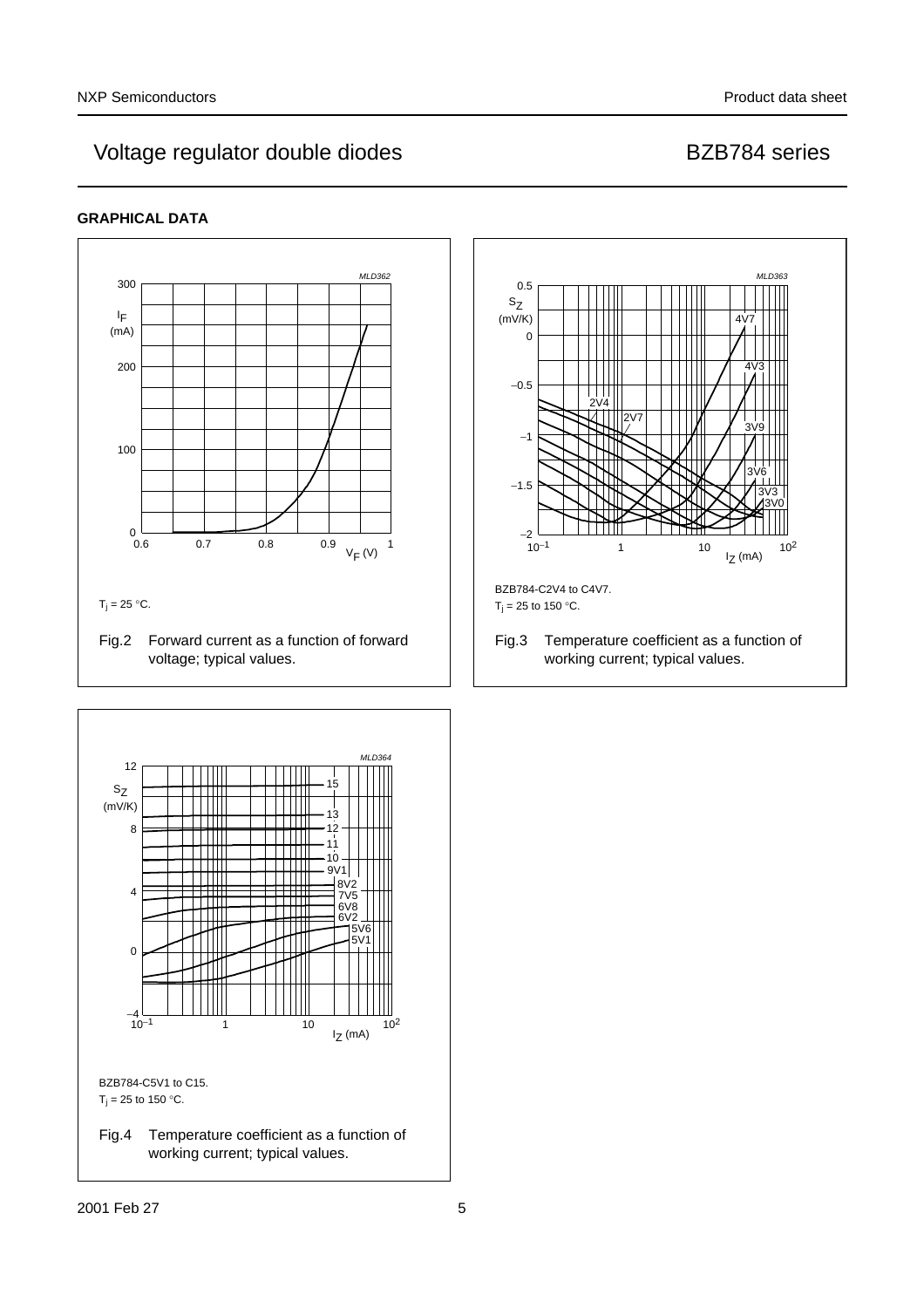# Voltage regulator double diodes and all research in the BZB784 series

## **PACKAGE OUTLINE**

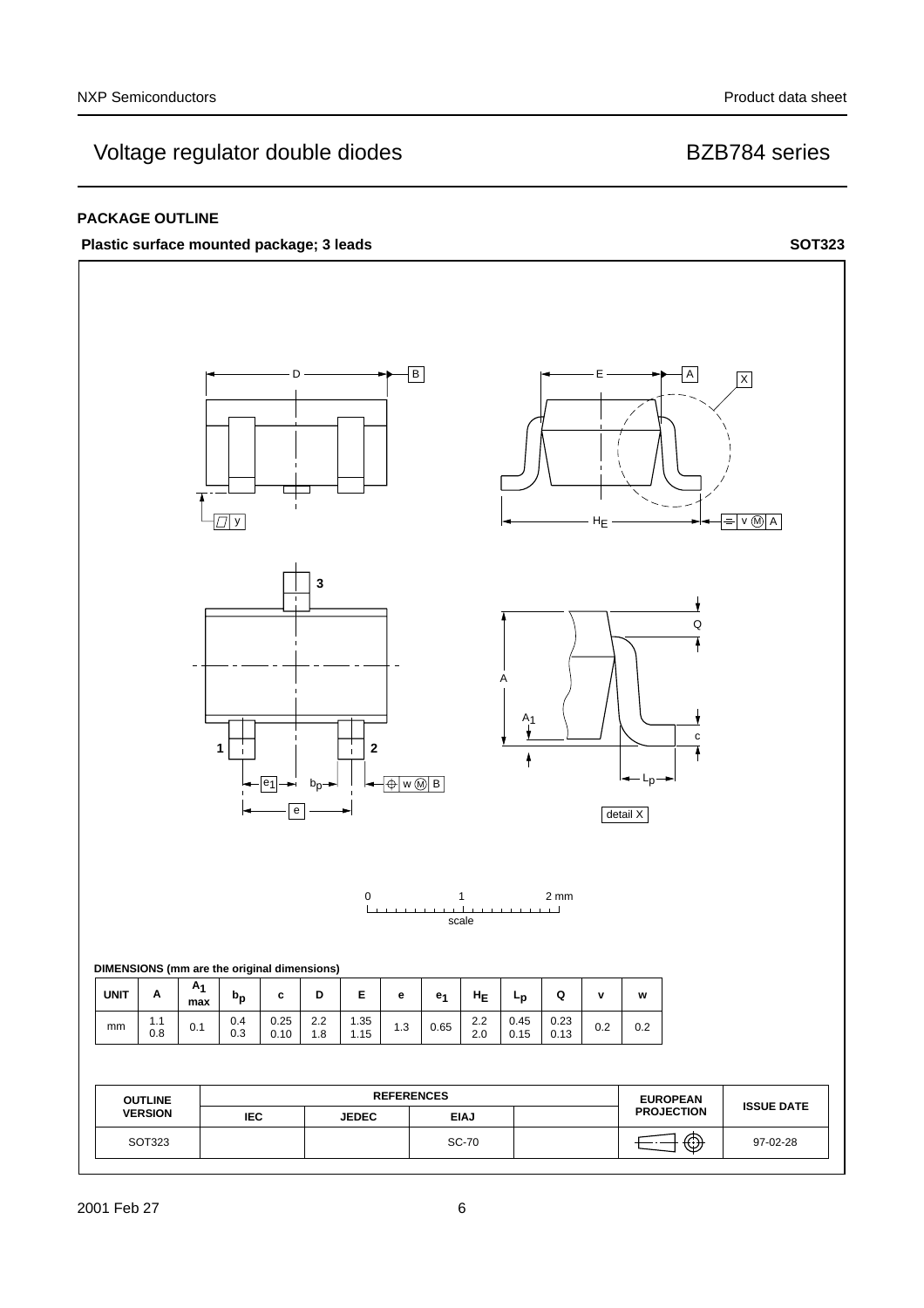# Voltage regulator double diodes by a series books back by BZB784 series

# **DATA SHEET STATUS**

| <b>DOCUMENT</b><br><b>STATUS(1)</b> | <b>PRODUCT</b><br><b>STATUS(2)</b> | <b>DEFINITION</b>                                                                        |
|-------------------------------------|------------------------------------|------------------------------------------------------------------------------------------|
| Objective data sheet                | Development                        | This document contains data from the objective specification for product<br>development. |
| Preliminary data sheet              | Qualification                      | This document contains data from the preliminary specification.                          |
| Product data sheet                  | Production                         | This document contains the product specification.                                        |

### **Notes**

- <span id="page-6-0"></span>1. Please consult the most recently issued document before initiating or completing a design.
- <span id="page-6-1"></span>2. The product status of device(s) described in this document may have changed since this document was published and may differ in case of multiple devices. The latest product status information is available on the Internet at URL http://www.nxp.com.

### **DISCLAIMERS**

**General** — Information in this document is believed to be accurate and reliable. However, NXP Semiconductors does not give any representations or warranties, expressed or implied, as to the accuracy or completeness of such information and shall have no liability for the consequences of use of such information.

**Right to make changes** – NXP Semiconductors reserves the right to make changes to information published in this document, including without limitation specifications and product descriptions, at any time and without notice. This document supersedes and replaces all information supplied prior to the publication hereof.

**Suitability for use**  $-MXP$  Semiconductors products are not designed, authorized or warranted to be suitable for use in medical, military, aircraft, space or life support equipment, nor in applications where failure or malfunction of an NXP Semiconductors product can reasonably be expected to result in personal injury, death or severe property or environmental damage. NXP Semiconductors accepts no liability for inclusion and/or use of NXP Semiconductors products in such equipment or applications and therefore such inclusion and/or use is at the customer's own risk.

**Applications** ⎯ Applications that are described herein for any of these products are for illustrative purposes only. NXP Semiconductors makes no representation or warranty that such applications will be suitable for the specified use without further testing or modification.

**Limiting values** – Stress above one or more limiting values (as defined in the Absolute Maximum Ratings System of IEC 60134) may cause permanent damage to the device. Limiting values are stress ratings only and operation of the device at these or any other conditions

above those given in the Characteristics sections of this document is not implied. Exposure to limiting values for extended periods may affect device reliability.

**Terms and conditions of sale** - NXP Semiconductors products are sold subject to the general terms and conditions of commercial sale, as published at http://www.nxp.com/profile/terms, including those pertaining to warranty, intellectual property rights infringement and limitation of liability, unless explicitly [otherwise agreed to in writing by NXP Semiconductors. In](http://www.nxp.com/profile/terms)  case of any inconsistency or conflict between information in this document and such terms and conditions, the latter will prevail.

**No offer to sell or license** - Nothing in this document may be interpreted or construed as an offer to sell products that is open for acceptance or the grant, conveyance or implication of any license under any copyrights, patents or other industrial or intellectual property rights.

**Export control** — This document as well as the item(s) described herein may be subject to export control regulations. Export might require a prior authorization from national authorities.

**Quick reference data** — The Quick reference data is an extract of the product data given in the Limiting values and Characteristics sections of this document, and as such is not complete, exhaustive or legally binding.